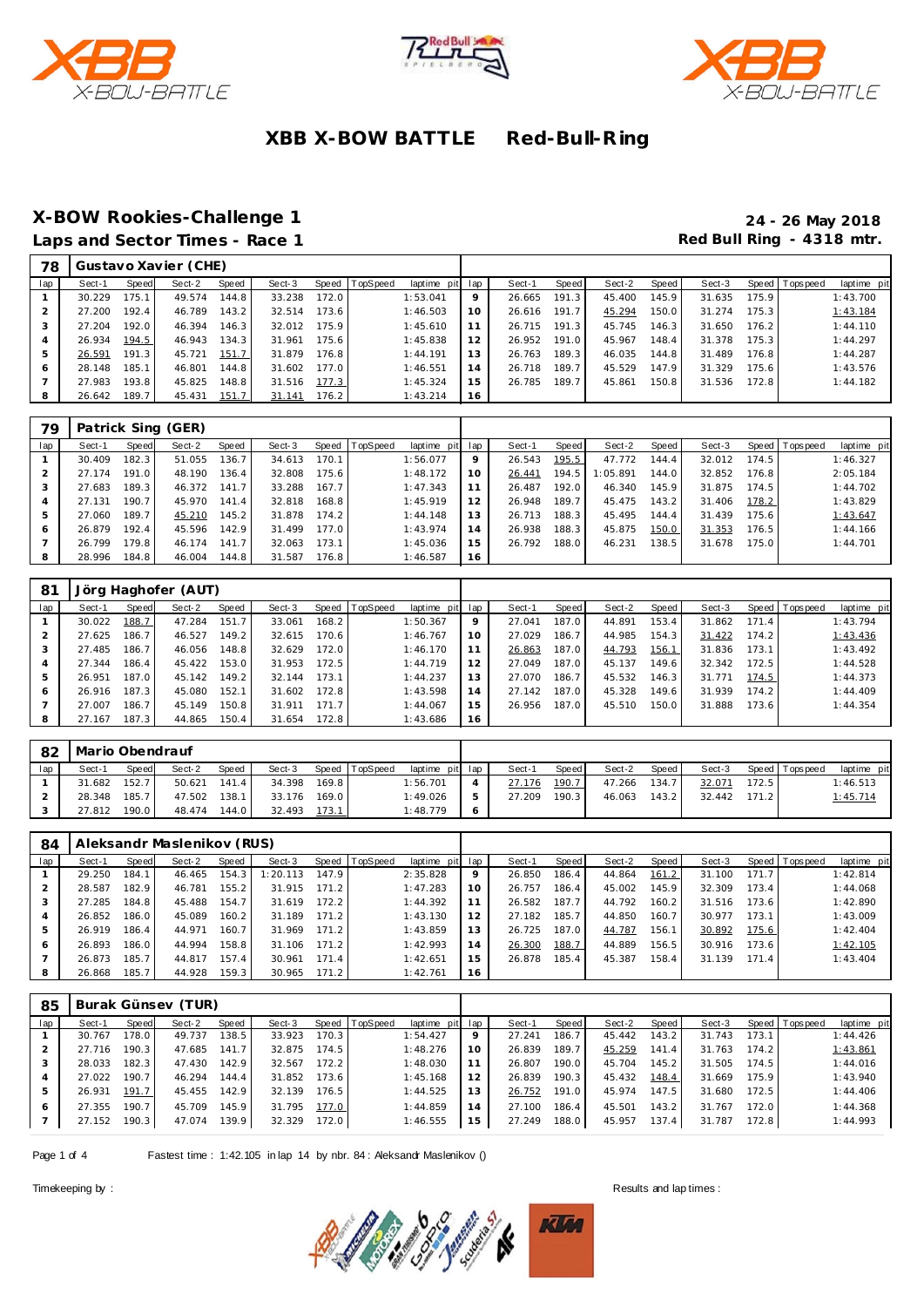





**X-BOW Rookies-Challenge 1 24 - 26 May 2018**

 $\overline{\phantom{a}}$ 

 $\overline{\phantom{a}}$ 

Laps and Sector Times - Race 1 27.820 189.0 45.389 146.7 31.425 173.4 1:44.634 16

| 86  |        |       | homas Wallasch (AUT) |       |        |       |                |             |     |        |       |        |       |        |       |                 |             |
|-----|--------|-------|----------------------|-------|--------|-------|----------------|-------------|-----|--------|-------|--------|-------|--------|-------|-----------------|-------------|
| lap | Sect-1 | Speed | Sect-2               | Speed | Sect-3 |       | Speed TopSpeed | laptime pit | lap | Sect-1 | Speed | Sect-2 | Speed | Sect-3 |       | Speed Tops peed | laptime pit |
|     | 30.407 | 168.5 | 50.865               | 127.7 | 43.409 | 156.7 |                | 2:04.681    | 9   | 28.272 | 185.1 | 48.039 | 129.5 | 33.925 | 166.7 |                 | 1:50.236    |
| 2   | 28.992 | 185.1 | 48.974               | 123.0 | 34.902 | 166.4 |                | 1:52.868    | 10  | 28.064 | 185.7 | 47.920 | 123.0 | 34.064 | 166.9 |                 | 1:50.048    |
| 3   | 28.325 | 183.2 | 48.923               | 119.2 | 33.957 | 167.7 |                | 1:51.205    |     | 27.814 | 185.1 | 47.999 | 121.1 | 33.865 | 166.9 |                 | 1:49.678    |
| 4   | 27.801 | 185.7 | 48.328               | 122.4 | 34.830 | 156.3 |                | 1:50.959    | 12  | 27.841 | 185.1 | 48.572 | 125.3 | 33.711 | 167.7 |                 | 1:50.124    |
| 5   | 28.656 | 181.9 | 48.618               | 122.4 | 34.595 | 166.7 |                | 1:51.869    | 13  | 27.623 | 185.1 | 48.219 | 121.3 | 33.719 | 167.4 |                 | 1:49.561    |
| 6   | 27.683 | 188.3 | 47.721               | 121.9 | 33.869 | 168.5 |                | 1:49.273    | 14  | 28.094 | 181.0 | 49.310 | 121.6 | 33.657 | 166.2 |                 | 1:51.061    |
|     | 27.944 | 184.8 | 47.553               | 123.0 | 34.841 | 167.7 |                | 1:50.338    | 15  | 27.997 | 183.5 | 50.064 | 117.6 | 34.212 | 167.4 |                 | 1:52.273    |
|     | 28.189 | 185.1 | 48.540               | 124.4 | 33.613 | 166.9 |                | 1:50.342    | 16  |        |       |        |       |        |       |                 |             |

| 87  | Eddy Lanny |       |        |                    |        |         |          |             |                |        |       |        |       |        |       |                |             |
|-----|------------|-------|--------|--------------------|--------|---------|----------|-------------|----------------|--------|-------|--------|-------|--------|-------|----------------|-------------|
| lap | Sect-1     | Speed | Sect-2 | Speed              | Sect-3 | Speed I | TopSpeed | laptime pit | lap            | Sect-1 | Speed | Sect-2 | Speed | Sect-3 |       | Speed Topspeed | laptime pit |
|     | 30.551     | 183.8 | 49.566 | 125.9              | 34.205 | 172.2   |          | 1:54.322    | $\circ$        | 27.051 | 189.7 | 45.805 | 145.9 | 31.690 | 174.2 |                | 1:44.546    |
|     | 27.355     | 192.0 | 48.089 | 142.1              | 32.708 | 175.0   |          | 1:48.152    | 10             | 26.955 | 190.0 | 45.566 | 144.8 | 31.678 | 174.5 |                | 1:44.199    |
| 3   | 27.350     | 191.7 | 46.458 | 142.9              | 32.200 | 172.0   |          | 1:46.008    |                | 26.972 | 190.0 | 46.024 | 143.6 | 32.148 | 173.9 |                | 1:45.144    |
|     | 27.154     | 190.3 | 46.150 | 139.9 <sub>1</sub> | 32.108 | 173.6   |          | 1:45.412    | 12             | 27.075 | 189.0 | 45.946 | 141.4 | 31.722 | 175.9 |                | 1:44.743    |
| 5   | 26.867     | 190.3 | 46.269 | 144.8              | 31.962 | 173.6   |          | 1:45.098    | 13             | 26.850 | 190.3 | 47.764 | 141.0 | 31.717 | 175.6 |                | 1:46.331    |
| 6   | 27.046     | 190.3 | 45.720 | 142.5              | 31.789 | 166.9   |          | 1:44.555    | $\overline{4}$ | 27.269 | 185.1 | 46.114 | 145.9 | 31.842 | 175.9 |                | 1:45.225    |
|     | 27.164     | 190.7 | 45.828 | 145.2              | 32.022 | 174.2   |          | 1:45.014    | 15             | 28.841 | 188.0 | 46.214 | 141.0 | 31.744 | 173.6 |                | 1:46.799    |
| 8   | 27.103     | 190.7 | 45.741 | 142.1              | 31.925 | 173.6   |          | 1:44.769    | 16             |        |       |        |       |        |       |                |             |

| 89  |        |       | Steve Hansen (LUX) |         |        |       |                 |                 |         |        |       |        |       |        |       |                 |             |
|-----|--------|-------|--------------------|---------|--------|-------|-----------------|-----------------|---------|--------|-------|--------|-------|--------|-------|-----------------|-------------|
| lap | Sect-1 | Speed | Sect-2             | Speed   | Sect-3 | Speed | <b>TopSpeed</b> | laptime pit lap |         | Sect-1 | Speed | Sect-2 | Speed | Sect-3 |       | Speed Tops peed | laptime pit |
|     | 29.633 | 180.7 | 49.531             | 128.9   | 34.393 | 168.5 |                 | 1:53.557        | $\circ$ | 26.623 | 188.3 | 46.149 | 143.6 | 31.473 | 175.3 |                 | 1:44.245    |
|     | 27.562 | 191.0 | 48.119             | 135.O l | 32.790 | 175.9 |                 | 1:48.471        | 10      | 27.282 | 188.7 | 45.521 | 147.1 | 31.530 | 175.0 |                 | 1:44.333    |
| 3   | 28.655 | 187.7 | 48.712             | 142.1   | 32.059 | 174.2 |                 | 1:49.426        |         | 26.822 | 189.0 | 45.669 | 145.6 | 31.505 | 174.5 |                 | 1:43.996    |
| 4   | 26.884 | 191.0 | 45.947             | 145.6   | 31.946 | 174.2 |                 | 1:44.777        | 12      | 26.565 | 191.0 | 45.956 | 146.3 | 31.416 | 177.9 |                 | 1:43.937    |
| 5   | 26.934 | 190.7 | 45.935             | 144.8   | 31.731 | 173.9 |                 | 1:44.600        | 13      | 26.900 | 191.0 | 45.565 | 142.5 | 32.094 | 170.1 |                 | 1:44.559    |
| 6   | 27.370 | 189.3 | 45.582             | 146.7   | 31.391 | 174.2 |                 | 1:44.343        | 14      | 27.959 | 186.0 | 45.591 | 152.1 | 32.213 | 170.1 |                 | 1:45.763    |
|     | 26.645 | 192.0 | 45.908             | 137.8   | 32.034 | 173.4 |                 | 1:44.587        | 15      | 27.893 | 187.3 | 46.097 | 146.3 | 31.568 | 173.9 |                 | 1:45.558    |
| 8   | 27.702 | 186.7 | 45.930             | 144.0   | 31.613 | 174.8 |                 | 1:45.245        | 16      |        |       |        |       |        |       |                 |             |

| 90  |        |       | Constantin Schöll (AUT) |       |        |       |          |                 |    |        |         |        |       |        |       |                 |             |
|-----|--------|-------|-------------------------|-------|--------|-------|----------|-----------------|----|--------|---------|--------|-------|--------|-------|-----------------|-------------|
| lap | Sect-1 | Speed | Sect-2                  | Speed | Sect-3 | Speed | TopSpeed | laptime pit lap |    | Sect-1 | Speed I | Sect-2 | Speed | Sect-3 |       | Speed Tops peed | laptime pit |
|     | 31.120 | 181.9 | 49.035                  | 138.8 | 34.035 | 157.4 |          | 1:54.190        | 9  | 26.665 | 190.0   | 44.716 | 151.3 | 31.302 | 175.9 |                 | 1:42.683    |
|     | 28.360 | 186.4 | 46.943                  | 143.6 | 32.276 | 173.4 |          | 1:47.579        | 10 | 26.475 | 192.0   | 44.968 | 148.8 | 31.754 | 175.3 |                 | 1:43.197    |
|     | 26.785 | 192.4 | 45.307                  | 142.5 | 32.007 | 177.6 |          | 1:44.099        |    | 26.582 | 191.0   | 44.997 | 143.6 | 31.225 | 177.6 |                 | 1:42.804    |
|     | 27.008 | 189.3 | 46.741                  | 148.8 | 31.560 | 177.0 |          | 1:45.309        | 12 | 26.555 | 191.0   | 46.140 | 148.8 | 31.502 | 174.2 |                 | 1:44.197    |
|     | 26.626 | 193.1 | 45.486                  | 155.6 | 31.961 | 177.9 |          | 1:44.073        | 13 | 26.779 | 188.3   | 45.198 | 147.5 | 31.559 | 173.4 |                 | 1:43.536    |
| 6   | 27.967 | 185.7 | 46.557                  | 147.5 | 31.661 | 176.2 |          | 1:46.185        | 14 | 27.420 | 186.4   | 45.931 | 147.5 | 30.975 | 180.0 |                 | 1:44.326    |
|     | 27.483 | 187.0 | 45.572                  | 145.2 | 31.343 | 174.2 |          | 1:44.398        | 15 | 27.223 | 187.3   | 45.956 | 145.6 | 31.358 | 174.2 |                 | 1:44.537    |
|     | 26.816 | 188.7 | 45.008                  | 151.3 | 31.688 | 174.2 |          | 1:43.512        | 16 |        |         |        |       |        |       |                 |             |

| 91  |        |              | Mathias Pelzmann (AUT) |                    |        |         |                 |                 |    |        |                    |        |                    |        |         |                |              |
|-----|--------|--------------|------------------------|--------------------|--------|---------|-----------------|-----------------|----|--------|--------------------|--------|--------------------|--------|---------|----------------|--------------|
| lap | Sect-1 | <b>Speed</b> | Sect-2                 | Speed              | Sect-3 | Speed T | <b>TopSpeed</b> | laptime pit lap |    | Sect-1 | Speed              | Sect-2 | Speed              | Sect-3 |         | Speed Topspeed | laptime pit  |
|     | 30.755 | 181.0        | 50.563                 | 126.8              | 34.109 | 172.8   |                 | 1:55.427        |    | 26.831 | 193.8              | 45.747 | 136.7              | 32.363 | 175.9   |                | 1:44.941     |
|     | 27.538 | 194.5        | 48.391                 | 134.7              | 32.599 | 173.6   |                 | 1:48.528        |    | 27.317 | 188.7              | 46.905 | 142.5              | 31.817 | 175.6 l |                | 1:46.039     |
|     | 26.969 | 188.7        | 46.823                 | 139.2 <sub>1</sub> | 31.878 | 175.9   |                 | 1:45.670        |    | 28.782 | 190.7              | 46.525 | 138.1 <sub>1</sub> | 31.651 | 175.3   |                | 1:46.958     |
|     | 27.318 | 193.8        | 46.153                 | 131.4              | 31.893 | 175.9   |                 | 1:45.364        |    | 26.429 | 195.2              | 46.748 | 130.1              | 32.631 | 175.3   |                | 1:45.808     |
|     | 26.798 | 191.3        | 46.575                 | 138.5              | 32.176 | 174.8   |                 | 1:45.549        | 10 | 27.323 | 194.8 <sub>1</sub> | 50.756 | 122.2              | In.    |         |                | $2:04.351$ P |

| 92  | Riccardo Cecioni |       |              |       |              |  |                       |                 |                 |              |       |                                        |                     |       |                       |             |
|-----|------------------|-------|--------------|-------|--------------|--|-----------------------|-----------------|-----------------|--------------|-------|----------------------------------------|---------------------|-------|-----------------------|-------------|
| lap | Sect-1           | Speed | Sect-2       | Speed |              |  | Sect-3 Speed TopSpeed | laptime pit lap |                 | Sect-1       | Speed | Sect-2 Speed                           |                     |       | Sect-3 Speed Topspeed | laptime pit |
|     | 31.296 163.7     |       | 50.627 142.9 |       | 34.336 170.3 |  |                       | 1:56.259        | 9               | 26.219 199.9 |       | 46.274 143.6                           | 32.206              | 173.4 |                       | 1:44.699    |
|     | 27.825 197.3     |       | 47.678 138.1 |       | 32.921 175.9 |  |                       | 1:48.424        | 10 <sup>1</sup> | 26.476 195.5 |       |                                        | 45.366 146.7 31.474 | 176.8 |                       | 1:43.316    |
|     | 28.063 192.0     |       | 49.062 143.2 |       | 32.604 173.1 |  |                       | $1:49.729$ 11   |                 |              |       | 26.225 197.3 45.594 144.0 31.624 177.9 |                     |       |                       | 1:43.443    |

Page 2 of 4 Fastest time : 1:42.105 in lap 14 by nbr. 84 : Aleksandr Maslenikov ()

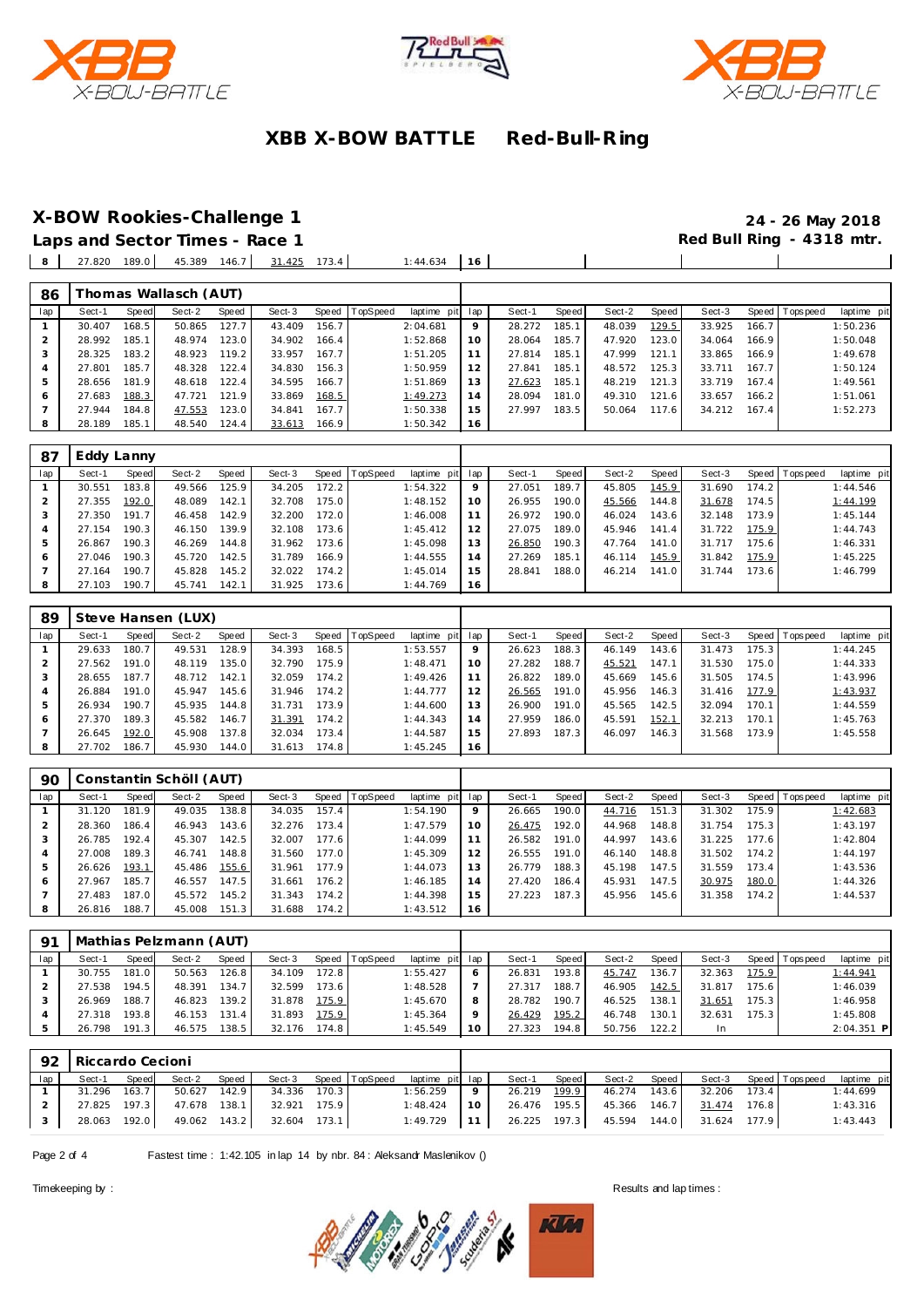





#### **X-BOW Rookies-Challenge 1 24 - 26 May 2018**

|                                | _ . _ _ _                 |
|--------------------------------|---------------------------|
| Laps and Sector Times - Race 1 | Red Bull Ring - 4318 mtr. |

| 27.103 195.2    |                 | 45.641 147.1 32.230 176.5 | 1:44.974 | 12              |              |                 | 26.106 193.4 45.535 146.7 31.490 177.9 | 1:43.131 |
|-----------------|-----------------|---------------------------|----------|-----------------|--------------|-----------------|----------------------------------------|----------|
| 26.427 197.7    | 45.842 144.4    | 31.771 176.2              | 1:44.040 | 13 <sup>1</sup> | 26.756 196.9 | 45.505 139.9    | 32.881<br>174.8                        | 1:45.142 |
| 193.8<br>27.461 | 45.325 150.8    | 31.750<br>175.0           | 1:44.536 | 14 <sup>1</sup> | 27.186 191.7 | 45.740<br>145.9 | 32.318<br>173.1                        | 1:45.244 |
| 196.9<br>26.488 |                 | 45.794 141.0 31.975 179.4 | 1:44.257 | 15              | 26.617 193.1 | 45.646 149.2    | 31.666 175.9                           | 1:43.929 |
| 27.925<br>196.9 | 138.8<br>46.417 | 31.959<br>177.0 l         | 1:46.301 | 16              |              |                 |                                        |          |

| 93  | Matthias Mauritz |       |        |       |        |       |          |                 |         |        |       |        |       |        |       |                |             |
|-----|------------------|-------|--------|-------|--------|-------|----------|-----------------|---------|--------|-------|--------|-------|--------|-------|----------------|-------------|
| lap | Sect-1           | Speed | Sect-2 | Speed | Sect-3 | Speed | TopSpeed | laptime pit lap |         | Sect-1 | Speed | Sect-2 | Speed | Sect-3 |       | Speed Topspeed | laptime pit |
|     | Out              | 171.5 | 48.352 | 144.8 | 35.731 | 166.2 |          | 1:50.200        | $\circ$ | 27.055 | 189.0 | 45.440 | 145.6 | 31.592 | 177.6 |                | 1:44.087    |
|     | 27.902           | 185.7 | 47.018 | 138.8 | 32.519 | 170.3 |          | 1:47.439        | 10      | 27.029 | 189.7 | 58.556 | 122.2 | 35.876 | 168.5 |                | 2:01.461    |
|     | 27.167           | 188.0 | 46.393 | 139.2 | 32.264 | 174.5 |          | 1:45.824        |         | 27.707 | 181.6 | 45.900 | 137.8 | 32.097 | 170.6 |                | 1:45.704    |
| 4   | 27.117           | 185.4 | 45.918 | 141.4 | 32.032 | 174.2 |          | 1:45.067        | 12      | 27.855 | 186.0 | 46.071 | 147.1 | 31.743 | 173.1 |                | 1:45.669    |
| 5   | 26.877           | 190.0 | 45.572 | 140.6 | 32.474 | 174.2 |          | 1:44.923        | 13      | 27.354 | 183.2 | 46.103 | 142.1 | 31.631 | 171.4 |                | 1:45.088    |
| 6   | 27.392           | 189.3 | 45.687 | 151.3 | 32.079 | 172.5 |          | 1:45.158        | 14      | 27.264 | 185.7 | 45.962 | 154.3 | 32.920 | 172.0 |                | 1:46.146    |
|     | 26.961           | 189.3 | 46.009 | 127.1 | 32.054 | 173.9 |          | 1:45.024        | 15      | 27.366 | 183.2 | 47.700 | 140.3 | 32.773 | 170.3 |                | 1:47.839    |
| 8   | 26.986           | 188.3 | 45.607 | 141.4 | 32.051 | 173.1 |          | 1:44.644        | 16      |        |       |        |       |        |       |                |             |

| 94  |        |       | Dennis Viehof (GER) |       |        |       |                |             |     |        |       |        |       |        |       |                 |             |
|-----|--------|-------|---------------------|-------|--------|-------|----------------|-------------|-----|--------|-------|--------|-------|--------|-------|-----------------|-------------|
| lap | Sect-1 | Speed | Sect-2              | Speed | Sect-3 |       | Speed TopSpeed | laptime pit | lap | Sect-1 | Speed | Sect-2 | Speed | Sect-3 |       | Speed Tops peed | laptime pit |
|     | 30.083 | 186.7 | 47.593              | 140.3 | 33.097 | 173.6 |                | 1:50.773    | 9   | 26.830 | 190.7 | 45.137 | 147.1 | 31.180 | 178.5 |                 | 1:43.147    |
|     | 27.296 | 186.0 | 46.916              | 139.2 | 32.245 | 175.6 |                | 1:46.457    | 10  | 26.916 | 188.7 | 45.537 | 143.2 | 31.124 | 178.5 |                 | 1:43.577    |
|     | 27.421 | 186.0 | 46.473              | 143.6 | 32.246 | 177.0 |                | 1:46.140    | 11  | 26.630 | 188.7 | 45.240 | 148.8 | 31.782 | 177.0 |                 | 1:43.652    |
|     | 27.368 | 189.0 | 45.863              | 143.6 | 31.730 | 177.3 |                | 1:44.961    | 12  | 26.628 | 188.7 | 45.993 | 147.9 | 31.606 | 176.8 |                 | 1:44.227    |
| 5   | 26.857 | 190.7 | 45.589              | 144.4 | 31.703 | 176.2 |                | 1:44.149    | 13  | 27.440 | 187.7 | 45.721 | 144.0 | 31.478 | 177.0 |                 | 1:44.639    |
| 6   | 26.792 | 183.5 | 46.149              | 141.4 | 31.687 | 176.2 |                | 1:44.628    | 14  | 26.912 | 190.7 | 45.680 | 145.6 | 31.876 | 176.8 |                 | 1:44.468    |
|     | 26.659 | 189.3 | 45.459              | 144.8 | 31.551 | 176.8 |                | 1:43.669    | 15  | 26.602 | 191.3 | 45.897 | 140.3 | 31.670 | 176.8 |                 | 1:44.169    |
| 8   | 26.881 | 190.0 | 45.365              | 144.4 | 31.344 | 177.0 |                | 1:43.590    | 16  |        |       |        |       |        |       |                 |             |

| 95  | Dean Cook |       |        |       |        |       |          |                 |    |        |       |        |        |        |       |                 |             |
|-----|-----------|-------|--------|-------|--------|-------|----------|-----------------|----|--------|-------|--------|--------|--------|-------|-----------------|-------------|
| lap | Sect-1    | Speed | Sect-2 | Speed | Sect-3 | Speed | TopSpeed | laptime pit lap |    | Sect-1 | Speed | Sect-2 | Speed  | Sect-3 |       | Speed Tops peed | laptime pit |
|     | 30.452    | 188.7 | 49.003 | 150.0 | 34.331 | 161.4 |          | 1:53.786        | 9  | 26.886 | 192.0 | 45.670 | 144.81 | 32.096 | 175.3 |                 | 1:44.652    |
|     | 28.364    | 187.3 | 47.742 | 148.8 | 33.024 | 168.2 |          | 1:49.130        | 10 | 26.546 | 194.8 | 51.226 | 128.6  | 34.465 | 172.8 |                 | 1:52.237    |
|     | 28.033    | 183.2 | 47.385 | 153.0 | 33.890 | 169.3 |          | 1:49.308        |    | 27.415 | 185.4 | 46.693 | 151.3  | 32.517 | 173.6 |                 | 1:46.625    |
|     | 27.265    | 181.9 | 46.638 | 144.8 | 33.197 | 173.9 |          | 1:47.100        | 12 | 27.643 | 184.4 | 45.955 | 155.2  | 33.047 | 169.8 |                 | 1:46.645    |
|     | 27.102    | 188.0 | 46.291 | 146.7 | 32.562 | 169.3 |          | 1:45.955        | 13 | 27.300 | 184.8 | 45.675 | 153.0  | 32.380 | 174.5 |                 | 1:45.355    |
| 6   | 27.828    | 185.1 | 46.048 | 146.7 | 32.542 | 173.4 |          | 1:46.418        | 14 | 27.231 | 184.1 | 45.977 | 150.8  | 32.277 | 174.2 |                 | 1:45.485    |
|     | 26.979    | 190.7 | 45.669 | 148.8 | 32.466 | 175.0 |          | 1:45.114        | 15 | 27.439 | 184.8 | 46.427 | 142.9  | 32.848 | 171.4 |                 | 1:46.714    |
| 8   | 26.750    | 190.7 | 45.420 | 152.1 | 31.796 | 175.9 |          | 1:43.966        | 16 |        |       |        |        |        |       |                 |             |

| 96  | Kevin Raith (AUT) |       |        |       |        |       |          |                 |         |        |       |        |                    |        |       |                |             |
|-----|-------------------|-------|--------|-------|--------|-------|----------|-----------------|---------|--------|-------|--------|--------------------|--------|-------|----------------|-------------|
| lap | Sect-1            | Speed | Sect-2 | Speed | Sect-3 | Speed | TopSpeed | laptime pit lap |         | Sect-1 | Speed | Sect-2 | Speed              | Sect-3 |       | Speed Topspeed | laptime pit |
|     | 30.043            | 173.2 | 48.548 | 142.5 | 33.489 | 168.8 |          | 1:52.080        | $\circ$ | 26.838 | 188.7 | 45.306 | 144.8 <sup>1</sup> | 31.278 | 175.9 |                | 1:43.422    |
|     | 27.573            | 188.0 | 46.629 | 140.6 | 32.589 | 170.6 |          | 1:46.791        | 10      | 26.723 | 189.7 | 45.358 | 143.2              | 31.202 | 176.5 |                | 1:43.283    |
|     | 27.472            | 189.7 | 45.895 | 144.0 | 32.323 | 174.2 |          | 1:45.690        |         | 26.705 | 188.7 | 45.515 | 147.1              | 31.245 | 176.5 |                | 1:43.465    |
| 4   | 27.417            | 189.3 | 46.229 | 143.6 | 32.019 | 173.6 |          | 1:45.665        | 12      | 26.862 | 186.4 | 46.718 | 143.6              | 31.349 | 177.0 |                | 1:44.929    |
| 5   | 26.833            | 189.0 | 45.708 | 142.1 | 31.928 | 174.5 |          | 1:44.469        | 13      | 26.770 | 192.0 | 45.280 | 150.0              | 31.224 | 176.5 |                | 1:43.274    |
| 6   | 26.835            | 189.7 | 45.595 | 141.7 | 32.062 | 173.6 |          | 1:44.492        | 14      | 27.286 | 184.4 | 45.691 | 153.0              | 31.128 | 175.0 |                | 1:44.105    |
|     | 27.132            | 188.3 | 45.826 | 142.1 | 31.791 | 173.9 |          | 1:44.749        | 15      | 27.561 | 191.7 | 46.211 | 144.4              | 31.026 | 179.7 |                | 1:44.798    |
| 8   | 26.823            | 189.0 | 45.430 | 144.0 | 31.502 | 175.3 |          | 1:43.755        | 16      |        |       |        |                    |        |       |                |             |

|        |           |                                                                    | Mathias Walkner (AUT) |        |       |                |    |                 |         |        |       |        |       |                                  |                 |
|--------|-----------|--------------------------------------------------------------------|-----------------------|--------|-------|----------------|----|-----------------|---------|--------|-------|--------|-------|----------------------------------|-----------------|
| Sect-1 |           | Sect-2                                                             | Speed                 | Sect-3 |       |                |    | Sect-1          | Speed I | Sect-2 | Speed | Sect-3 |       |                                  | laptime pit     |
| 30.056 |           | 48.930                                                             | 148.8                 | 33.607 | 169.5 | 1:52.593       | 9  | 26.805          | 191.3   | 44.947 | 153.8 | 31.752 | 174.5 |                                  | 1:43.504        |
| 27.509 | $\cdot$ 3 | 47.176                                                             | 147.5                 | 32.992 | 172.8 | 1:47.677       | 10 | 26.945          | 191.3   | 45.015 | 154.7 | 31.649 |       |                                  | 1:43.609        |
| 27.148 |           | 46.022                                                             | 149.6 <sub>1</sub>    | 32.225 | 174.8 | 1:45.395       |    | 26.716          | 191.7   | 45.127 | 148.8 | 31.781 | 176.2 |                                  | 1:43.624        |
| 27.222 |           | 47.302                                                             | 152.1                 | 32.231 | 167.2 | 1:46.755       | 12 | 26.685          | 193.1   | 45.765 | 148.4 | 31.861 |       |                                  | 1:44.311        |
| 27.027 |           | 45.289                                                             | 152.5                 | 31.972 | 173.6 | 1:44.288       | 13 | 26.900          | 190.7   | 45.449 | 139.5 | 31.782 |       |                                  | 1:44.131        |
| 26.931 |           | 45.694                                                             | 157.0                 | 31.870 | 173.9 | 1:44.495       | 14 | 26.783          | 190.7   | 45.381 | 150.8 | 31.625 | 175.6 |                                  | 1:43.789        |
| 28.094 |           | 45.651                                                             | 148.4                 | 31.752 | 174.5 | 1:45.497       | 15 | 32.593          | 182.6   | 46.364 | 150.4 | 31.917 |       |                                  | 1:50.874        |
|        |           | Speed<br>188.0<br>181<br>192.0<br>194.5<br>190.7<br>192.0<br>190.3 |                       |        |       | Speed TopSpeed |    | laptime pit lap |         |        |       |        |       | 174.8<br>175.6<br>176.8<br>173.4 | Speed Tops peed |

Page 3 of 4 Fastest time : 1:42.105 in lap 14 by nbr. 84 : Aleksandr Maslenikov ()